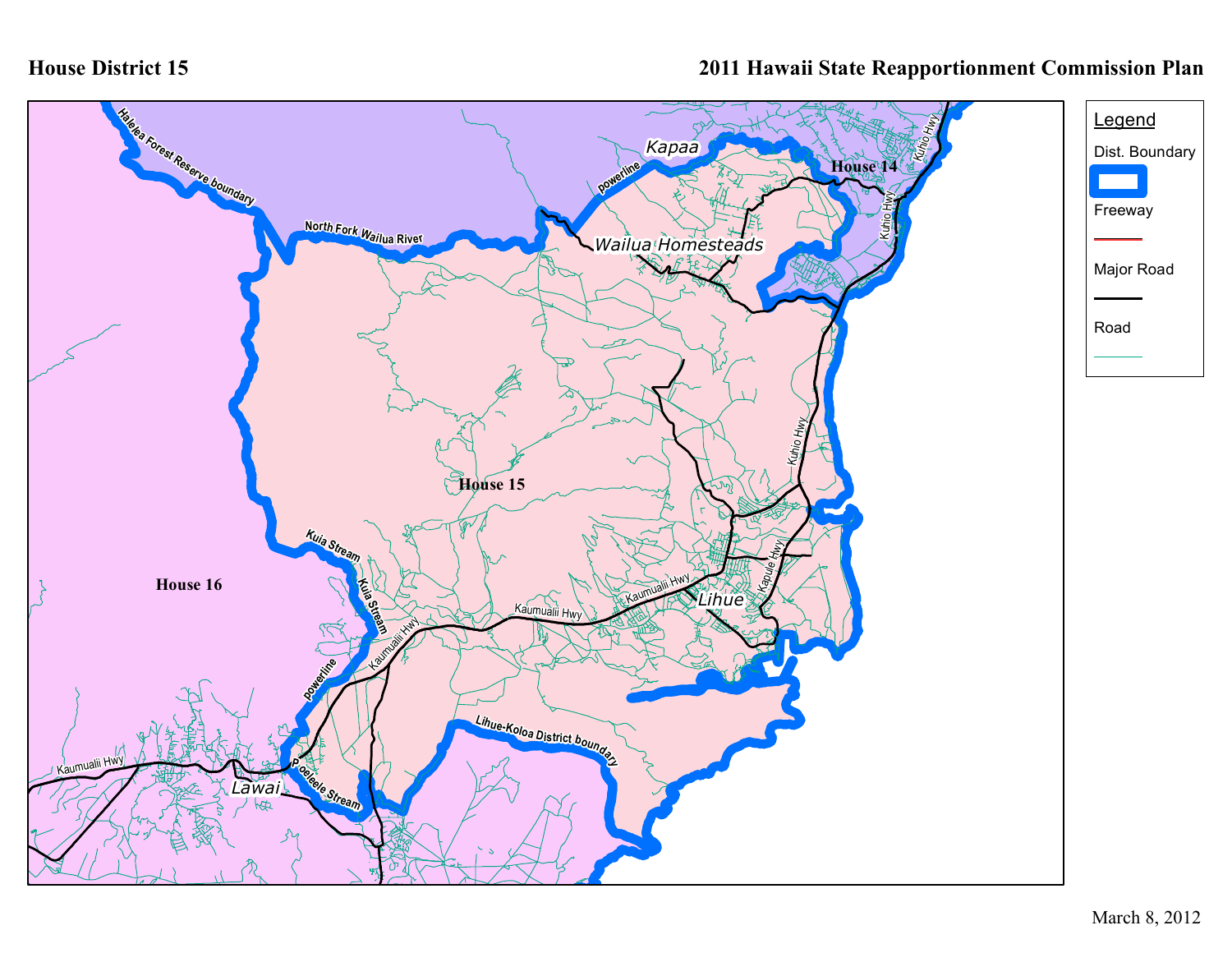**15TH REPRESENTATIVE DISTRICT:** That portion of the island of Kauai for convenience herein referred to as Waipouli, Wailua, Hanamaulu, Lihue, Puhi and a portion of Omao, more particularly described as follows:

Beginning at the intersection of Kuhio Highway and Kauai shoreline and running:

(1) Southerly along said shoreline to Lihue-Koloa District boundary;

- (2) Northwesterly along said boundary to Haul Cave Road;
- (3) Southwesterly along said road to unnamed road;

(4) Southwesterly along said road to Knudson Road;

(5) Southwesterly along said road to unnamed road;

(6) Northwesterly along said road(s) to W Gate (road);

(7) Southwesterly along said road to Maluhia Road;

(8) Northerly along said road to unnamed road;

(9) Northwesterly along said road to Mauka Ditch;

(10) Southerly along said ditch to Pia Mill Reservoir shoreline;

(11) Southerly along said shoreline to Pia Mill Ditch;

(12) Southerly along said ditch to unnamed road;

(13) Northwesterly along said road to Poeleele Stream;

(14) Northwesterly along said stream to unnamed road;

(15) Northwesterly along said road to Kaumualii Highway;

(16) Southwesterly along said highway to Lawai CDP boundary;

(17) Northerly along said boundary to powerline;

(18) Northeasterly along said powerline to Kuia Stream;

(19) Northwesterly along said stream to Unnamed feature(s) from existing boundary;

(20) Northerly along said boundary to Kuia Stream;

(21) Northwesterly along said stream to unnamed hydrographic feature;

(22) Southwesterly along said hydrologic feature to Boundary between Eleele-Kalaheo CCD and Puhi-Hanamaulu CCD;

(23) Westerly along said boundary to Lihue-Koloa Forest Reserve boundary;

(24) Northerly along said boundary to North Fork Wailua River extension;

(25) Southeasterly along said extension to North Fork Wailua River;

(26) Easterly along said river to Mamalahoa Forest Resv boundary;

(27) Easterly along said boundary to North Fork Wailua River;

(28) Easterly along said river to unnamed road;

(29) Northerly along said road(s) to Kuamoo Road;

(30) Southeasterly along said road to powerline;

(31) Northeasterly along said powerline to Olohena Road;

(32) Southeasterly along said road to Waipouli Road;

(33) Easterly along said road to Kainahola Road;

(34) Northerly along said road to unnamed hydrographic feature;

(35) Easterly along said hydrologic feature(s) to Unnamed feature(s) from existing boundary;

(36) Northerly along said boundary to unnamed hydrographic feature;

(37) Southeasterly along said hydrologic feature to unnamed road;

(38) Westerly along said road to Haul Cane Road;

(39) Southeasterly along said road to Olohena Road;

(40) Southeasterly along said road to unnamed road;